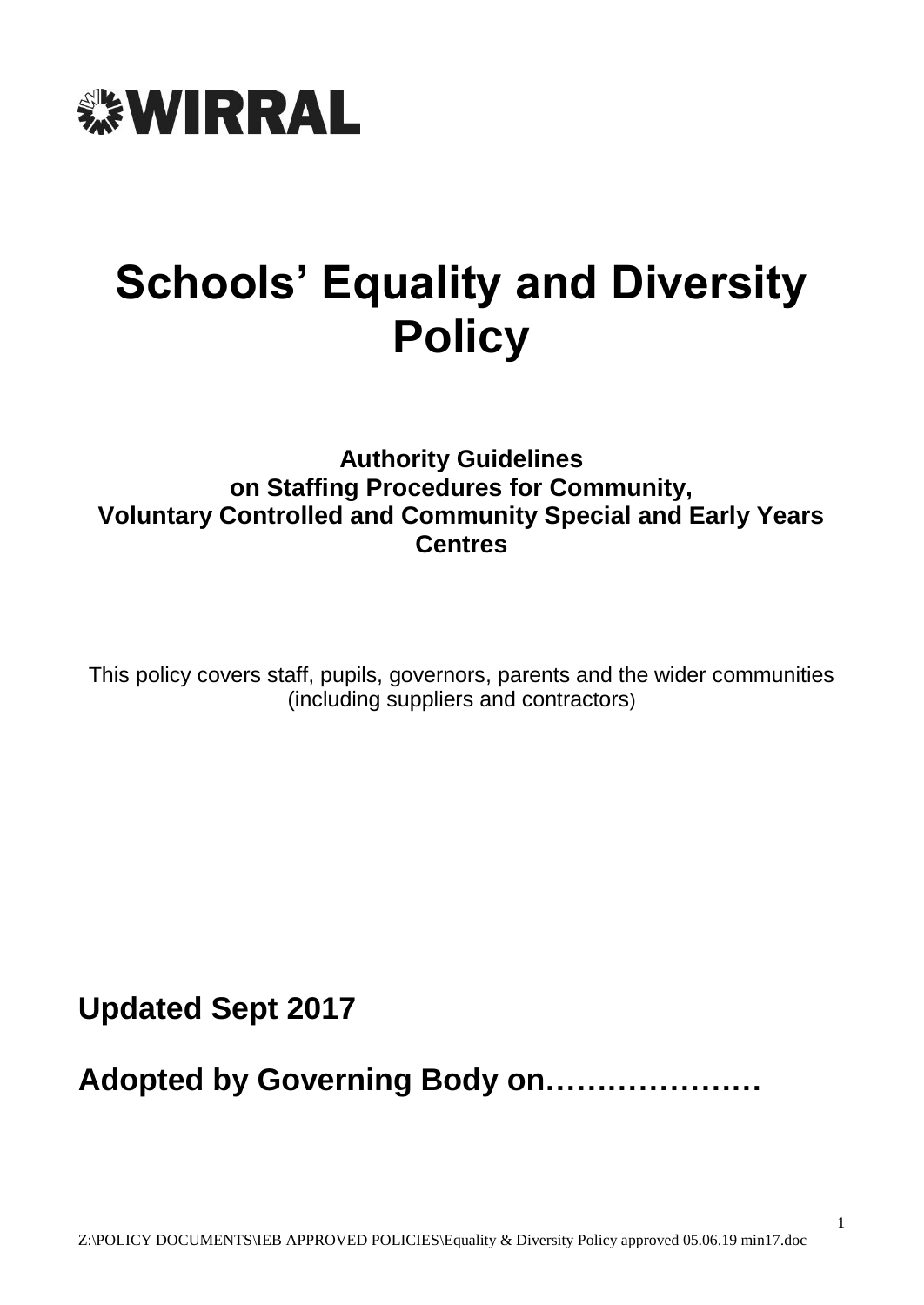# **CONTENTS**

| Para | <b>Content</b>                                                                        | Page No |  |  |
|------|---------------------------------------------------------------------------------------|---------|--|--|
| 1.   | <b>Equality and Diversity Policy Statement</b>                                        |         |  |  |
| 2.   | Legislative Background and Context                                                    |         |  |  |
| 3.   | Types of unlawful discrimination                                                      |         |  |  |
| 4.   | Roles and Responsibilities in Effectively Addressing Equality and<br><b>Diversity</b> |         |  |  |
| 5.   | Equality and diversity issues in employment                                           | 9       |  |  |
| 6.   | Equality and diversity in the Wider Community                                         | 10      |  |  |
| 7.   | Dealing with Dignity at work issues                                                   | 10      |  |  |
|      | <b>Appendices</b>                                                                     |         |  |  |
|      | (a) Employment Equality (Religion and Belief) Regulations 2003                        | 11      |  |  |
|      | (b) Equality Impact Assessment                                                        | 12      |  |  |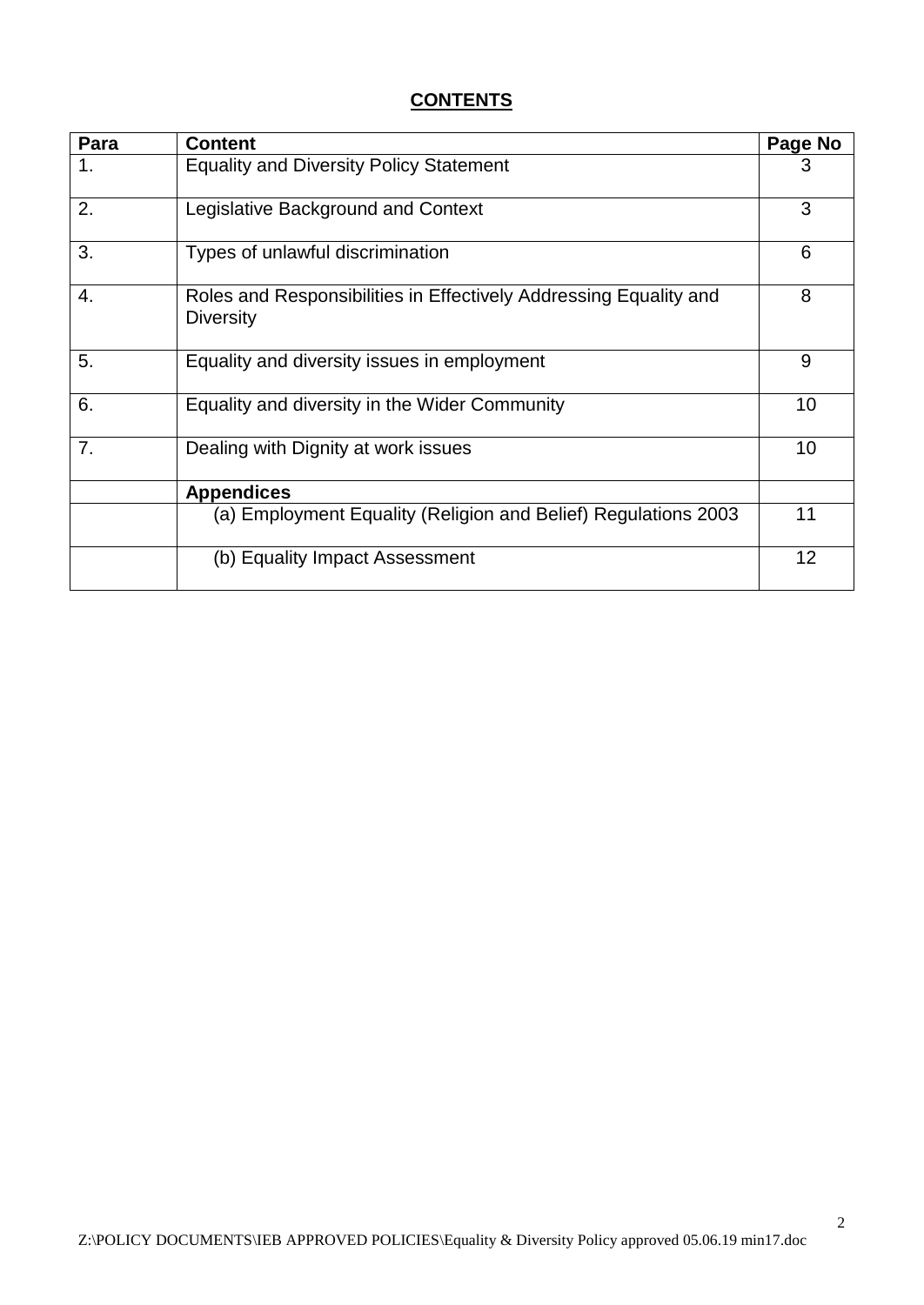## **1. Equality and Diversity Policy statement**

The school is fully committed to the elimination of unlawful and unfair discrimination and values the differences that a diverse workforce brings to the school. The adoption of an equality and diversity policy enables the school to send out a strong message of commitment, both internally and externally.

The school will not discriminate because of age, disability, gender reassignment, marriage and civil partnership, pregnancy and maternity, race (which includes colour, nationality and ethnic or national origins), religion or belief, sex or sexual orientation. It will not discriminate because of any other irrelevant factor and will build a culture that values meritocracy, openness, fairness and transparency.

In addition schools need to be aware of the requirements of other legislation relating to discrimination of employees:

- Part time workers
- Fixed term workers
- Trade union membership and activities

All employees are responsible for the promotion and advancement of this policy. Behaviour, actions or words that transgress the policy will not be tolerated and will be dealt with in line with the school's disciplinary policy.

The policy is applicable to all members of the school community namely staff, pupils, governors, parents and the wider communities (including suppliers and contractors), whether permanent or temporary. The policy applies to processes relating to employment and training.

There is no specific legal requirement that an employer must have an equal opportunities policy. However, having such a policy in place may assist in reducing the risk of unlawful discrimination occurring and is an essential part of a possible reasonable steps to defend a claim of unlawful discrimination.

The existence or absence of an equal opportunities policy could also be a matter that is taken into account by a tribunal in considering whether or not, in all the circumstances of a particular case, to make a finding of unlawful discrimination.

#### **2. Legislative Background and Context**

The **Equality Act 2010** defines direct discrimination as less favourable treatment because of a nine specified protected characteristics. The protected characteristics under the Equality Act 2010 are;

#### **(i) Age**

The Act protects employees from discrimination, harassment and victimisation because of age, either 'younger' or 'older' than a relevant and comparable employee. For example, if an organisation has a training policy excluding employees aged 60 or more from applying for courses then this is likely to be discriminatory. Or advertising for a post which requires at least 10 years' experience may be discriminatory for younger applicants.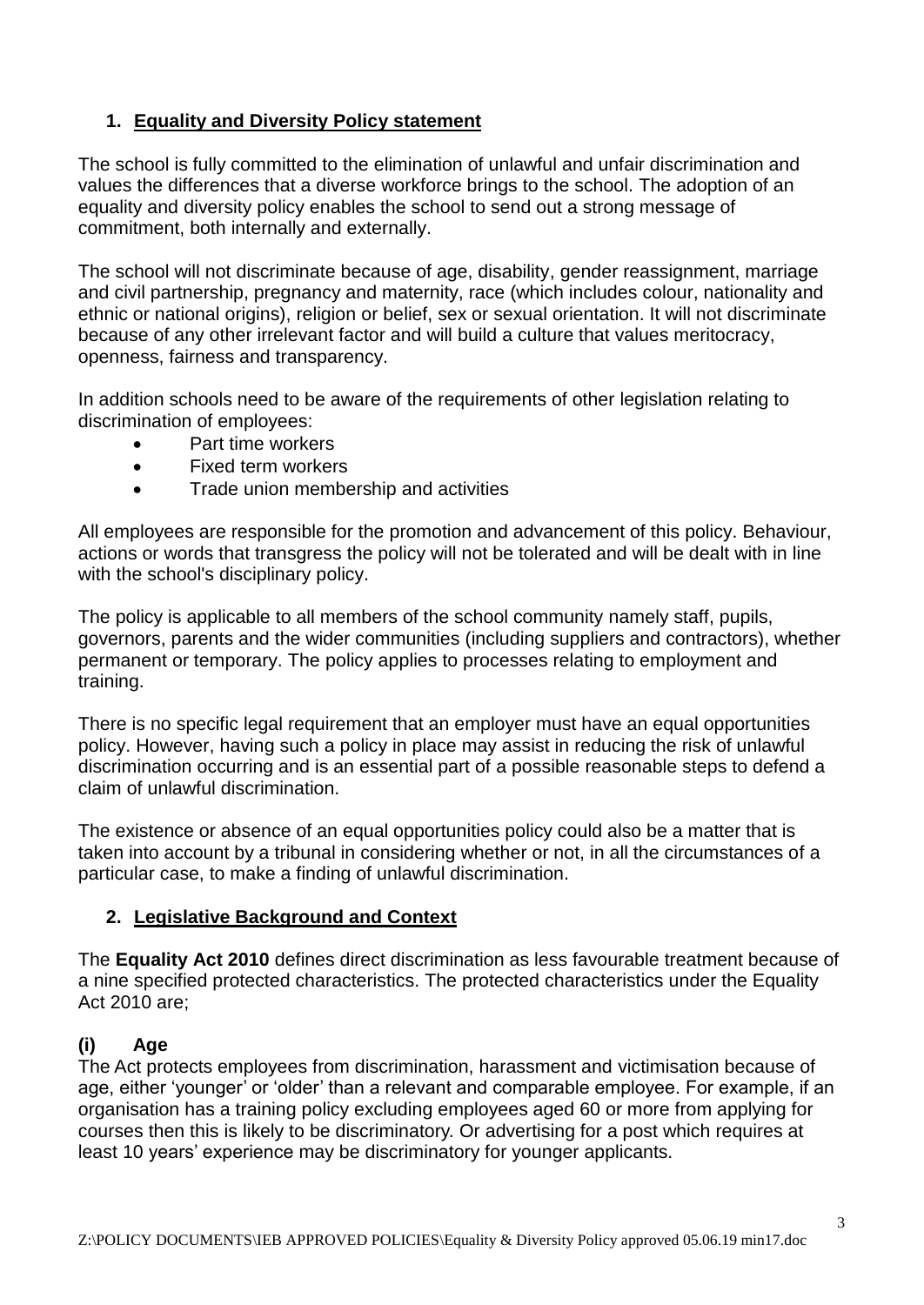#### **(ii) Disability**

A Disability is defined as "any physical or mental impairment which has a substantial and long term adverse effect on that person's ability to carry out normal day to day activities."

There is a requirement for employers to consider reasonable adjustments in order to accommodate the employee's disability.

The Act does not list the types of day to day activities which a disabled person must demonstrate that they cannot carry out.

#### **(iii) Gender reassignment**

The Act defines this as someone who proposes to, starts, or has completed a process to change his or her gender and is referred to as a 'transsexual'.

Previously, people reassigning their gender had to be under medical supervision to be covered, but this is no longer the case. For example, a male employee who decides to live as a woman, but has had no medical procedures, must not be harassed if using female toilet facilities.

It is discriminatory to treat a transsexual employee less favourably for being absent from work if they are due to undergo, are undergoing or have undergone gender reassignment. They must not be treated differently than others who are ill or injured.

Cross-dressers not regarded as transsexual as they do not intend to live permanently in the gender opposite to their sex at birth as cross-dressers, but if they are harassed because they are perceived to be transsexual or to have a particular sexual orientation, they may be in a position to claim discrimination under the relevant protected characteristics.

#### **(iv) Marriage and civil partnership**

The Act protects employees from direct discrimination, indirect discrimination and victimisation because of marriage or civil partnership, for example, an employee must not be ignored for promotion because they are in a civil partnership.

#### *NB Couples in relationships not legally recognised are not protected***.**

There may be circumstances where harassment of an employee in a marriage or civil partnership amounts to discrimination because of their sex or sexual orientation, or it could be deemed to be sexual harassment.

An employee in a civil partnership may also have grounds to bring a claim of sexual orientation discrimination.

#### **(v) Pregnancy and maternity**

The Act protects an employee from one type of direct discrimination and victimisation because of their pregnancy, or for taking or seeking to take maternity leave, for example, an employer must not take into account pregnancy-related illness when considering sickness absence or employment decisions.

A woman who is pregnant or on maternity leave must not be treated unfavourably i.e. no need to show that she has been treated less favourably than a man, or a woman who was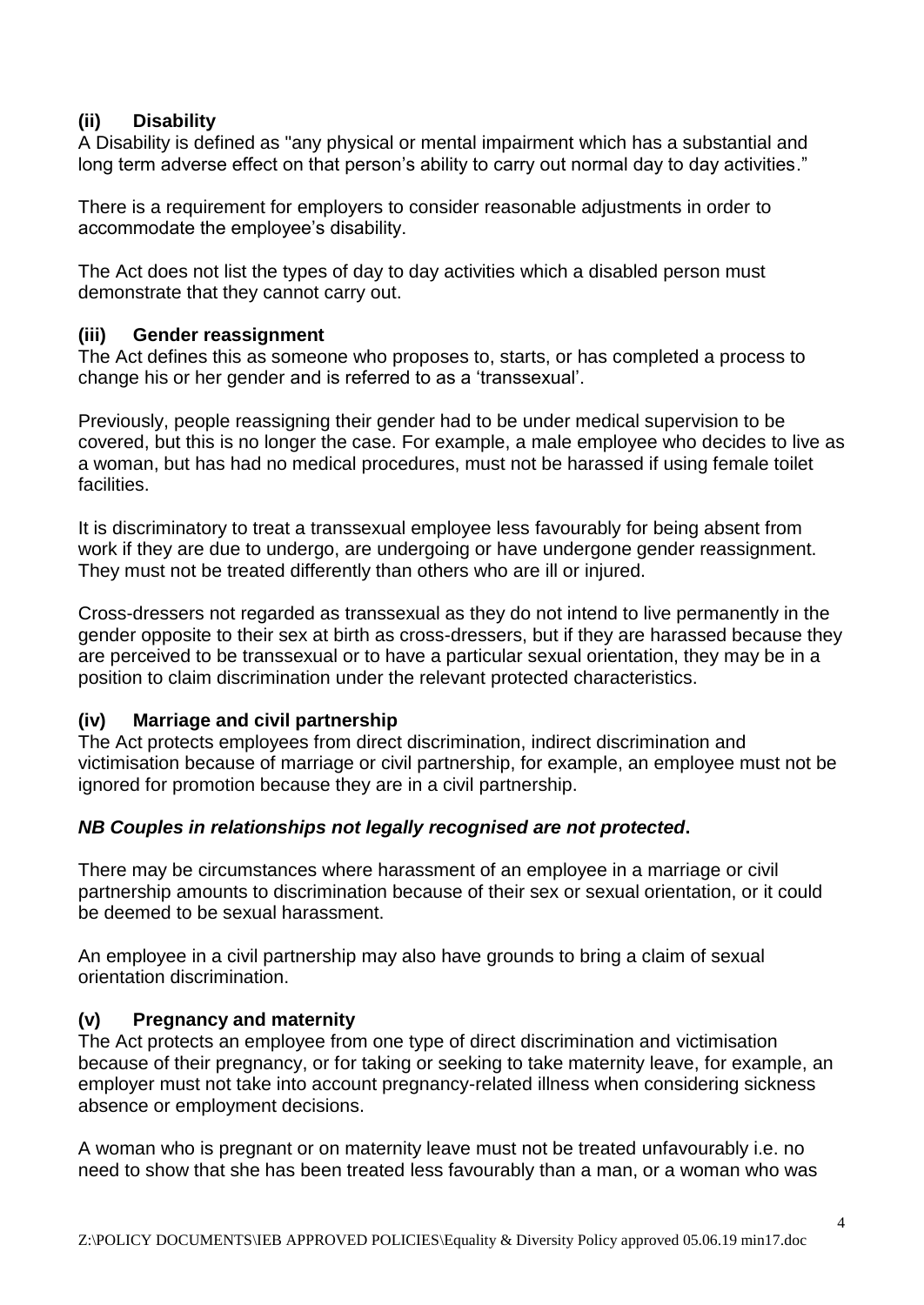not pregnant or on maternity, just that she was in fact treated detrimentally because of pregnancy or maternity.

## **(vi) Race**

The Act protects employees from discrimination, harassment and victimisation because of race, which may include four aspects:

- **Colour** tends to overlap, particularly with the concepts of 'ethnic origin' and 'national origin', e.g. black and white.
- **Ethnic origin**  may include racial, religious and cultural factors which give a group of people a distinct social identity with a long and shared history, *e.g. Sikhs, Jews, Romany Gypsies and Irish Travellers.*
- **National origin** –birthplace, the geographical area and its history can be key factors, e.g. Welsh and English.
- **Nationality** usually the recognised state of which the employee is a citizen, i.e. what is on their passport.

The Act does not cover more local or regional distinctions.

#### **(vii) Religion or belief**

The Act protects employees from discrimination, harassment and victimisation because of religion or belief.

Employees or job applicants are protected if they do not follow a certain religion or belief, or have **no religion or belief** (except potentially in faith schools). Religion has a clear structure and belief system. Belief is any religious or philosophical belief. Denominations or sects within a religion can be considered a protected religion or religious belief.

A belief must satisfy various criteria, including that it is a weighty and substantial aspect of human life and behaviour, worthy of respect in a democratic society and does not conflict with the fundamental rights of others

# **(viii) Sex**

The Equality Act protects both male and female employees from discrimination, harassment and victimisation because of sex (gender)

Employees are protected against sexual harassment, which is unwanted conduct that is of a sexual nature and/or relates to the protected characteristics of sex and/or gender reassignment. Examples may be either verbal or physical, and may include staring or leering, or a display of explicit material

#### **(ix) Sexual Orientation**

The Act protects employees from discrimination, harassment and victimisation because of their sexual orientation - bisexual, gay and lesbian. For example, an employer must ensure that an employee perceived to be bisexual (*whether they are or are not is irrelevant*) is not bullied by colleagues.

#### *NB Heterosexuals are also covered by this Act*

Indirect discrimination against individuals because they have a relevant protected characteristic is also covered, although pregnancy and maternity does not come under the indirect discrimination provisions in the Equality Act 2010.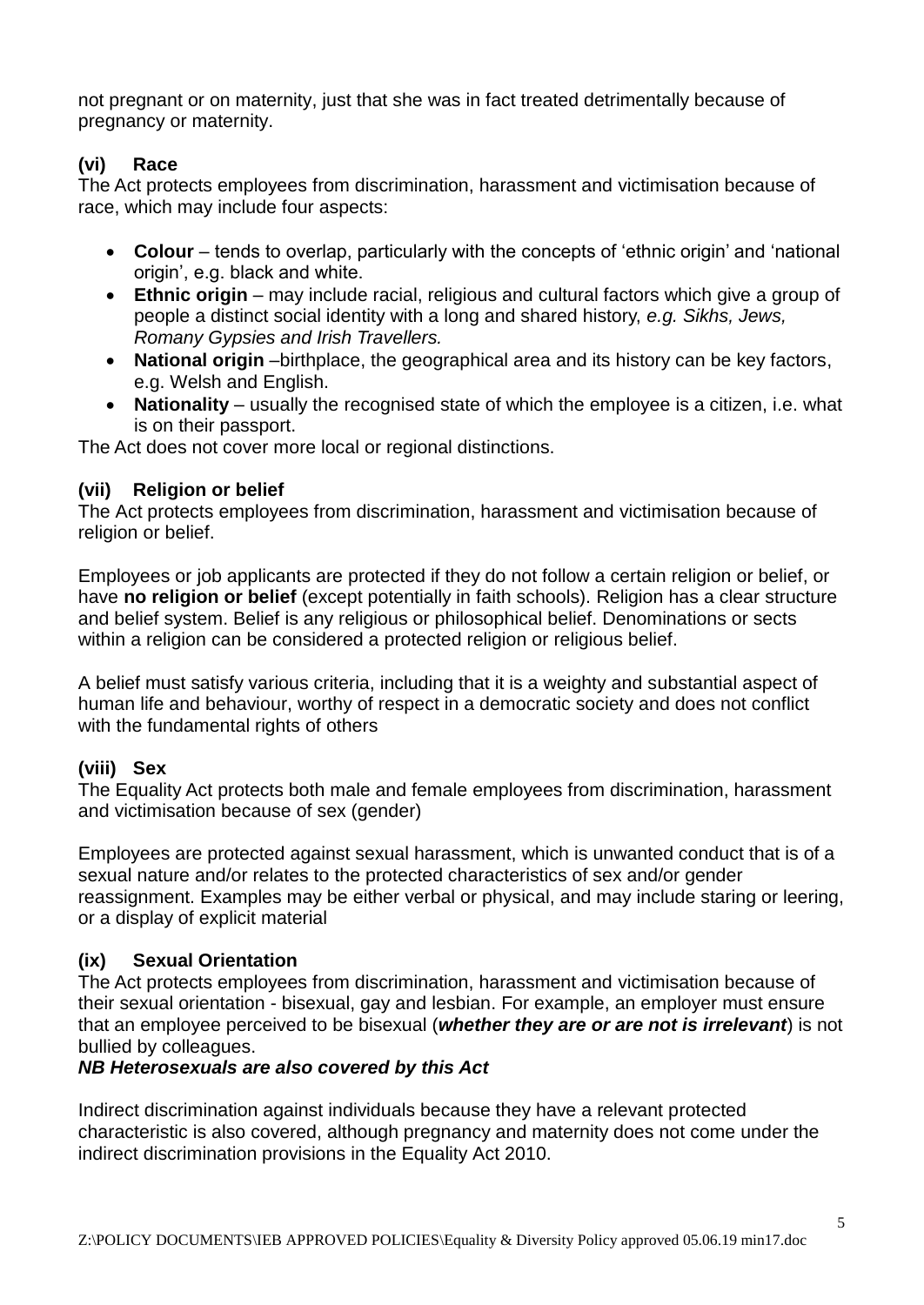#### **In addition the following groups also have protection against less favourable treatment:**

#### **a) Part Time Workers**

Part-time workers have the right not to be treated less favourably than a full time worker doing the same or similar work regarding the terms of employment (for example holiday entitlements and hourly pay rates should be pro rata).

Part-time workers have the right to request a written statement of reasons for any treatment which is less favourable than a comparable full time worker.

Part-time workers should be selected as a full time worker would be for promotion or redundancy.

#### **b) Fixed term workers**

Fixed term workers have the right not to be treated less favourably than a permanent staff doing the same or similar work regarding the terms of employment (for example holiday entitlements and hourly pay rates should be pro rata).

### **c) Trade union representatives**

Where a union is recognised by the employer, trade union representatives and stewards are entitled by law to certain arrangements to assist them in doing their job as elected representatives. These include:

- Reasonable time off for undertaking trade union duties and for training.
- Facilities to help you do the job, including access to telephones, computers and email systems, use of notice boards, lockable filing facilities and in some cases use of dedicated office space.
- Access to information relevant to negotiations or change in the workplace.

# **3. Types of unlawful discrimination**

#### **3.1 Direct discrimination**

This is where a person is treated less favourably than another because of a protected characteristic. An example of direct discrimination would be refusing to employ a woman because she is pregnant.

In limited circumstances, employers can directly discriminate against an individual for a reason related to any of the protected characteristics where there is an occupational requirement e.g. PE teacher of a specific gender, appointing a practicing catholic in catholic schools (see appendix a)

*NB The occupational requirement must be crucial to the post and a proportionate means of achieving a legitimate aim.*

#### **3.2 Indirect discrimination**

This is where a provision, criterion or practice is applied that is discriminatory in relation to individuals who have a relevant protected characteristic (although it does not explicitly include pregnancy and maternity, which is covered by indirect sex discrimination) such that it would be to the detriment of people who share that protected characteristic compared with people who do not, and it cannot be shown to be a proportionate means of achieving a legitimate aim.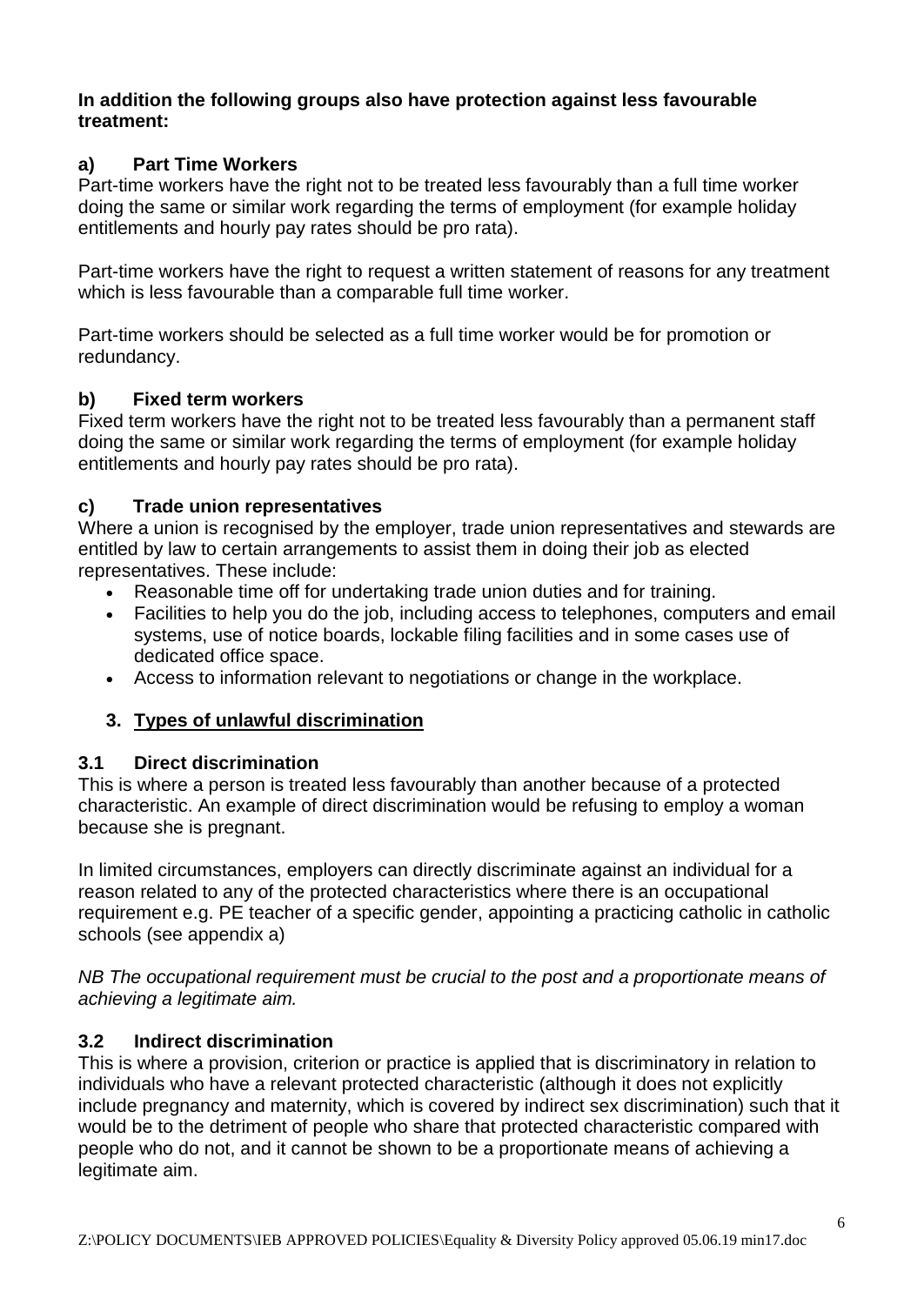#### **3.3 Harassment**

Is where there is unwanted conduct, related to one of the protected characteristics (other than marriage and civil partnership, and pregnancy and maternity) that has the purpose or effect of violating a person's dignity; or creating an intimidating, hostile, degrading, humiliating or offensive environment. It does not matter whether or not this effect was intended by the person responsible for the conduct.

### **3.4 Associative discrimination**

Is where an individual is directly discriminated against or harassed for association with another individual who has a protected characteristic.

For example, a candidate who has been told she is getting a job is suddenly deselected after revealing she has a severely disabled child with complicated care arrangements. The withdrawal of the job offer could amount to discrimination because of her association with a disabled person (disability being a protected characteristic).

Discrimination by association does not apply to all protected characteristics. Marriage and civil partnership, and pregnancy and maternity are not covered by the legislation.

### **3.5 Perceptive discrimination**

Is where an individual is directly discriminated against or harassed based on a perception that he/she has a particular protected characteristic when he/she does not, in fact, have that protected characteristic (other than marriage and civil partnership, and pregnancy and maternity).

### **3.6 Victimisation**

Occurs where an employee is subjected to a detriment, such as being denied a training opportunity or a promotion because he/she made or supported a complaint or raised a grievance under the Equality Act 2010, or because he/she is suspected of doing so. However, an employee is not protected from victimisation if he/she acted maliciously or made or supported an untrue complaint. There is no longer a need for a complainant to compare his/her treatment with someone who has not made or supported a complaint under the Equality Act 2010. For example, if a blind employee raises a grievance that the employer is not complying with its duty to make reasonable adjustments, and is then systematically excluded from all meetings, such behaviour could amount to victimisation.

#### **3.7 Failure to make reasonable adjustments**

Is where a physical feature or a provision, criterion or practice puts a disabled person at a substantial disadvantage compared with someone who does not have that protected characteristic and the employer has failed to make reasonable adjustments to enable the disabled person to overcome the disadvantage.

It is unlawful to fail to make reasonable adjustments to overcome barriers to using services caused by disability. The duty to make reasonable adjustments includes the removal, adaptation or alteration of physical features, if the physical features make it impossible or unreasonably difficult for disabled people to make use of services. In addition, service providers have an obligation to think ahead and address any barriers that may impede disabled people from accessing a service.

# **3.8 Vicarious Liability**

Employers are responsible for the discriminatory actions of their employees where such actions have been carried out during the course of their duties. The only defence for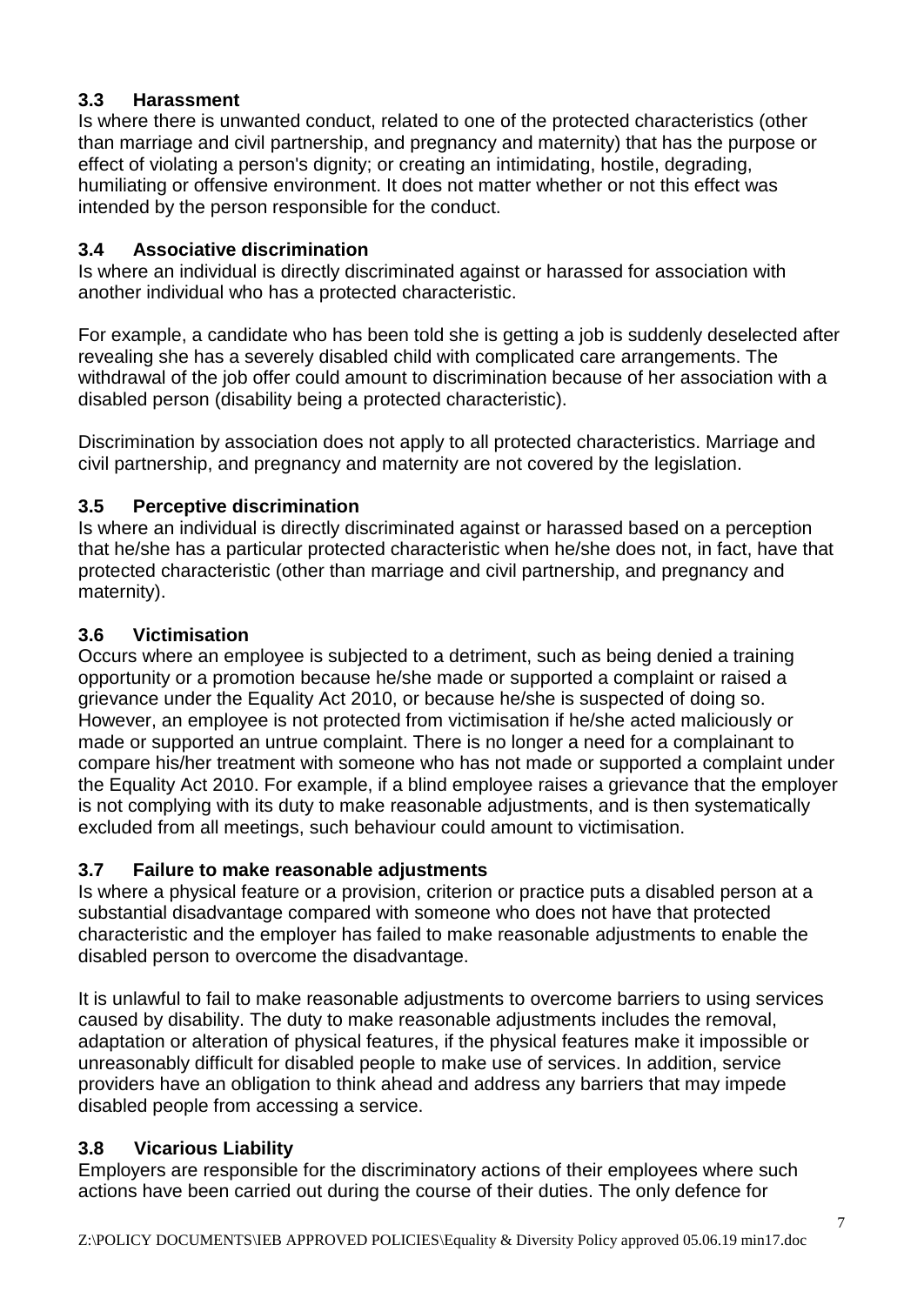employers is to show that they have done everything reasonably practicable to prevent an employee committing an unlawful act.

In practice, courts and tribunals have regarded the following as 'reasonable steps':

- Publishing a comprehensive equality and diversity policy.
- Clearly communicating the policy to all staff.
- Providing awareness training on the potential for, and implications of, discrimination.

#### **3.9 Statutory Equality Duties for schools**

These duties impose broad obligations on schools to;

- Eliminate discrimination and harassment
- Incorporate a Gender Equality Scheme into the school's Equality & Diversity Policy **Statement**
- Have due regard to the promotion of equality of opportunity
- Promote positive attitudes
- Encourage participation by minority and under-representative groups in public life
- Take steps to take account of people's specific needs
- Conduct Impact Assessments

# **4. Roles and Responsibilities in addressing equality and diversity issues**

#### **4.1 Governing Body**

- (i) Ensures that the school complies with the Equality Legislation
- (ii) Ensures that the Equality and Diversity Policy and its related procedures and strategies are implemented.
- (iii) Ensures that the Governing Body monitors all relevant equality data relating to the strategic management of the school e.g. pay progression

#### **4.2 Headteacher**

- (i) Effectively implements the Equality and Diversity Policy and its related procedures and strategies
- (ii) Ensures all staff are aware of their responsibilities and are given appropriate training and support
- (iii) Takes appropriate action in any cases of discrimination
- (iv) Ensures all reported incidents of discrimination are appropriately recorded and dealt with, in line with the policy.

#### **4.3 Staff**

- (i) Promote equality and diversity in the workplace
- (ii) Report incidents of discrimination to the appropriate person, in line with the policy.
- (iii) Can be held personally liable as well as, or instead of, the organisation for any act of unlawful discrimination.

*NB Staff who commit serious acts of harassment may be guilty of a criminal offence. Acts of discrimination, harassment, bullying or victimisation against employees or customers are disciplinary offences and will be dealt with under the organisation's disciplinary procedure. Discrimination, harassment, bullying or victimisation may constitute gross misconduct and could lead to dismissal without notice.*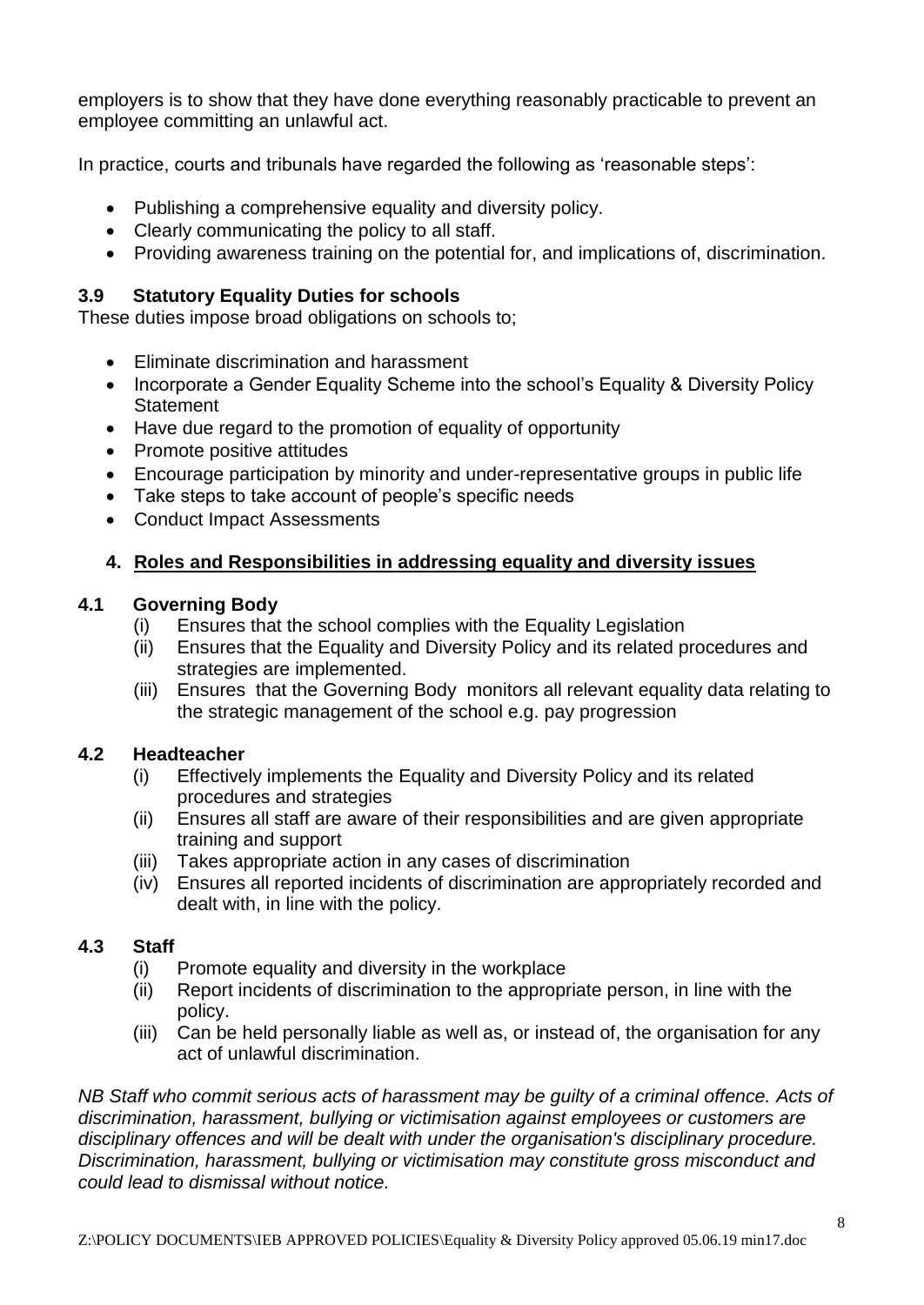#### **4.4 Professional Associations/Trade Unions**

- Trade Unions are available to advise and support their members involved in a complaint.
- Promote equality and diversity in their work
- Attend relevant meetings

#### **4.5 Wider School Community**

(Including volunteers, agency staff, visitors and contractors)

• Be aware of and comply with, the school's Equality and Diversity Policy

### **5. Equality and Diversity issues in employment**

#### **5.1 Introduction**

The school will avoid unlawful discrimination in all aspects of employment including recruitment, promotion, opportunities for training, pay and benefits, discipline and selection for redundancy.

### **5.2 Recruitment and Selection**

Person and job specifications will be limited to those requirements that are necessary for the effective performance of the job. Candidates for employment or promotion will be assessed objectively against the requirements for the job, taking account of any reasonable adjustments that may be required for candidates with a disability. Disability and personal or home commitments will not form the basis of employment decisions except where necessary.

Discrimination after employment may also be unlawful, e.g. refusing to give a reference for a reason related to one of the protected characteristics.

#### **5.2 Employment Practices**

The school will consider any possible indirectly discriminatory effect of its standard working practices, including the number of hours to be worked, the times at which these are to be worked and the place at which work is to be done, when considering requests for variations to these standard working practices and will refuse such requests only if the school considers it has good reasons, unrelated to any protected characteristic, for doing so. The school will comply with its obligations in relation to statutory requests for contract variations. The school will also make reasonable adjustments to its standard working practices to overcome barriers caused by disability

# **5.3 Access to training opportunities**

The school will ensure that access to training and development opportunities is provided to all existing and new employees and others engaged to work at the school, in line with this policy, E.G. a wheelchair user should not be denied access to training due to access issues at the training venue.

It is important to ensure all employees have the same access to training, including part time workers and older employees, for example.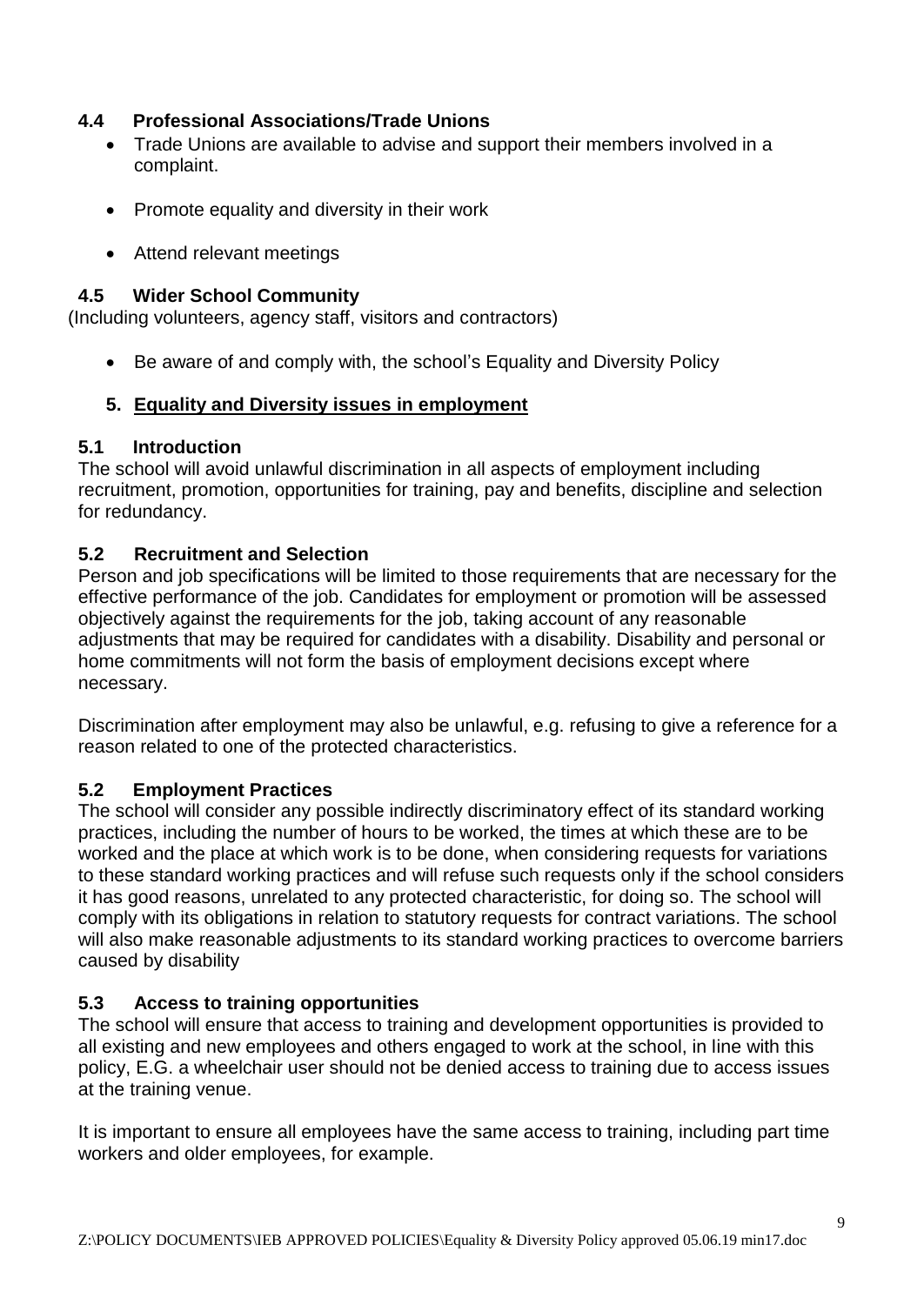#### **5.3.1 Training and development on the application of equal opportunities**

The school will provide appropriate development opportunities for senior leaders, governors and others likely to be involved in recruitment or other decision making where equal opportunities issues are likely to arise.

The school will provide appropriate development opportunities for all existing and new employees and others engaged to work at the school to help them understand their rights and responsibilities under the dignity at work policy and what they can do to help create a working environment free of bullying and harassment. The school will provide additional training to managers to enable them to deal more effectively with complaints of bullying and harassment.

#### **5.4 Equal Opportunities Monitoring**

#### **5.4.1 Monitoring Requirements**

The school will monitor all categories outlined in section 2 (where possible) the composition of the existing workforce and of applicants for jobs (including promotion), and the number of people with disabilities within these groups, and will consider and take any appropriate action to address any problems that may be identified as a result of the monitoring process.

#### **5.4.2 Equality Impact Assessment**

The school is committed to an ongoing programme of equality impact assessments on existing new policies and practice to remove any potential disadvantage to another. Copy of Equality Impact Assessment form in Appendix 2.

# **6. Equality and diversity in the Wider Community**

#### *(Including pupils, parents/carers, visitors and suppliers and contractors)*

Staff should not discriminate against or harass a member of the public in the provision of services or goods. The school will not discriminate unlawfully against 'customers' using or seeking to use goods, facilities or services provided by the school.

Staff should report any bullying, harassment or victimisation by parents/carers, visitors and suppliers and contractors or others to the appropriate person who will take appropriate action.

#### **7. Dealing with Dignity at work concerns**

The School has a separate dignity at work policy concerning issues of bullying and harassment on any ground, and how complaints of this type will be dealt with.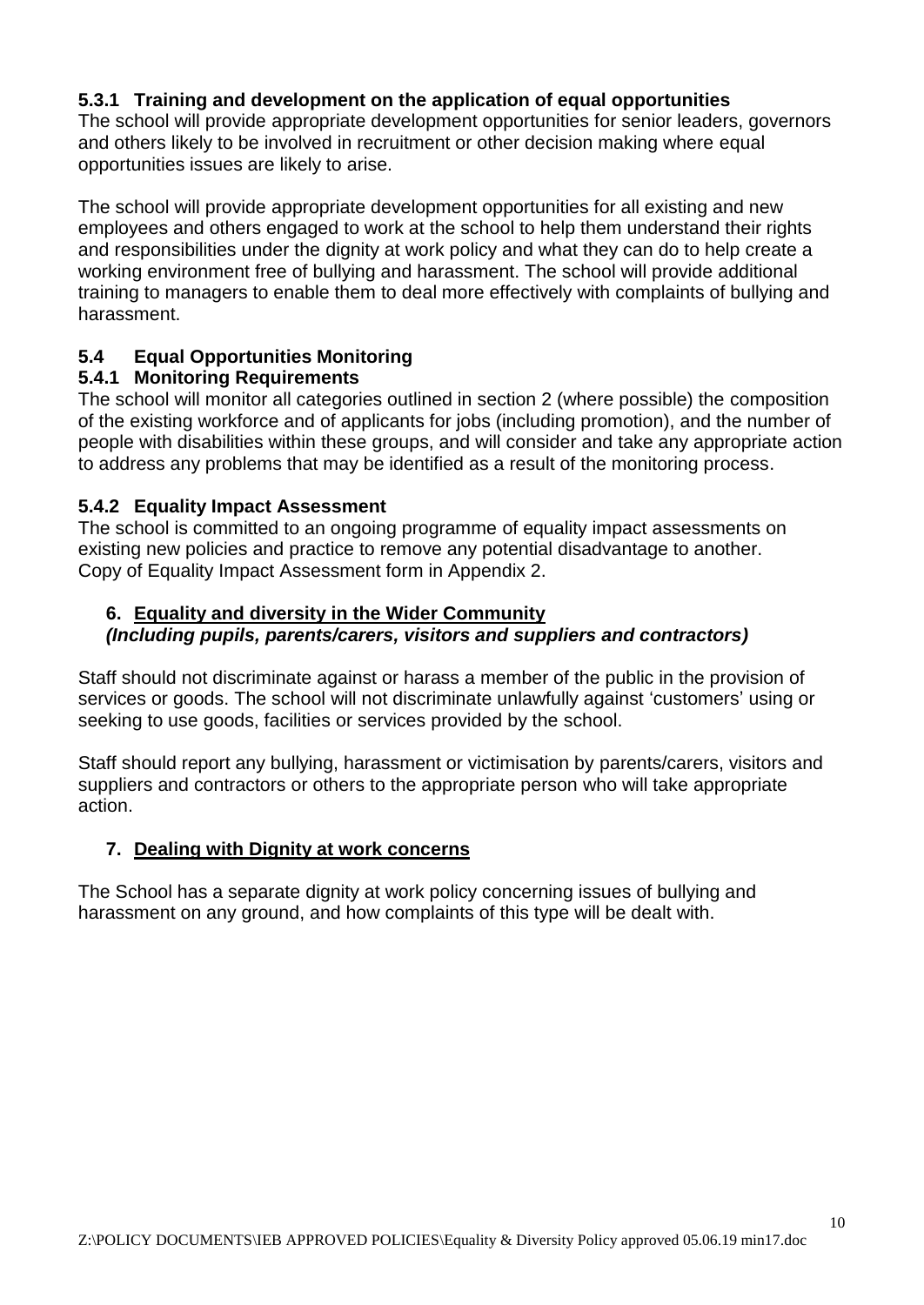# **APPENDIX A**

#### **EMPLOYMENT EQUALITY (RELIGION AND BELIEF) REGULATIONS 2003**

The following has been supplied by the Diocese of Shrewsbury Education Service in respect of Catholic Voluntary Aided Schools.

The above Regulations do not diminish the rights of a Governing Body in a Voluntary Aided School under 60(5) School Standards and Framework Act 1998 to give preference, in connection with the appointment, remuneration or promotion of teachers at the school, to persons:

- (i) whose religious opinions are in accordance with the tenets of the religion or religious denomination of the school, or
- (ii) who attend religious worship in accordance with those tenets, or
- (iii) who give, or are willing to give, religious education at the school in accordance with those tenets.

Similarly, regard may continue to be had, in accordance with Section 60(5)(b), in connection with the termination of the employment of any teacher at the school, to any conduct on his/her part which is incompatible with the precepts, or with the upholding of the tenets, of the religion or religious denomination of the school.

Further there are circumstances in which it is a genuine occupational requirement in Catholic schools that a post be filled by a Catholic and the Regulations make specific provision for those employers who have an ethos based on religion or belief. Catholic Voluntary Aided schools fall within this definition. Regulation 7(3) states:

"This paragraph applies where an employer has an ethos based on religion or belief and, having regard to that ethos and to the nature of the employment or the context in which it it is carried out

- (a) being of a particular religion or belief is a genuine occupational requirement for the job;
- (b) it is appropriate to apply that requirement in the particular case; and either:
	- (i) the person to whom that requirement is applied does not meet it, or
	- (ii) the employer is not satisfied, and in all circumstances it is reasonable for him not to be satisfied, that the person meets it".

The categories of posts in a Catholic school or College for which it is a genuine occupational requirement that the postholder be Catholic include Leadership Group posts, Religious Education posts, Chaplaincy posts and roles with a strong pastoral and spiritual element.

Whilst this legislation originally defined the preferential status that Governing Bodies in Catholic schools may accord to teaching staff, the Education and Inspections Act has now extended this to all staff in Catholic Voluntary Aided schools. The rationale for this is that the distinction between the roles of qualified teachers and those who carry out other functions in Catholic schools has been blurred by workforce reform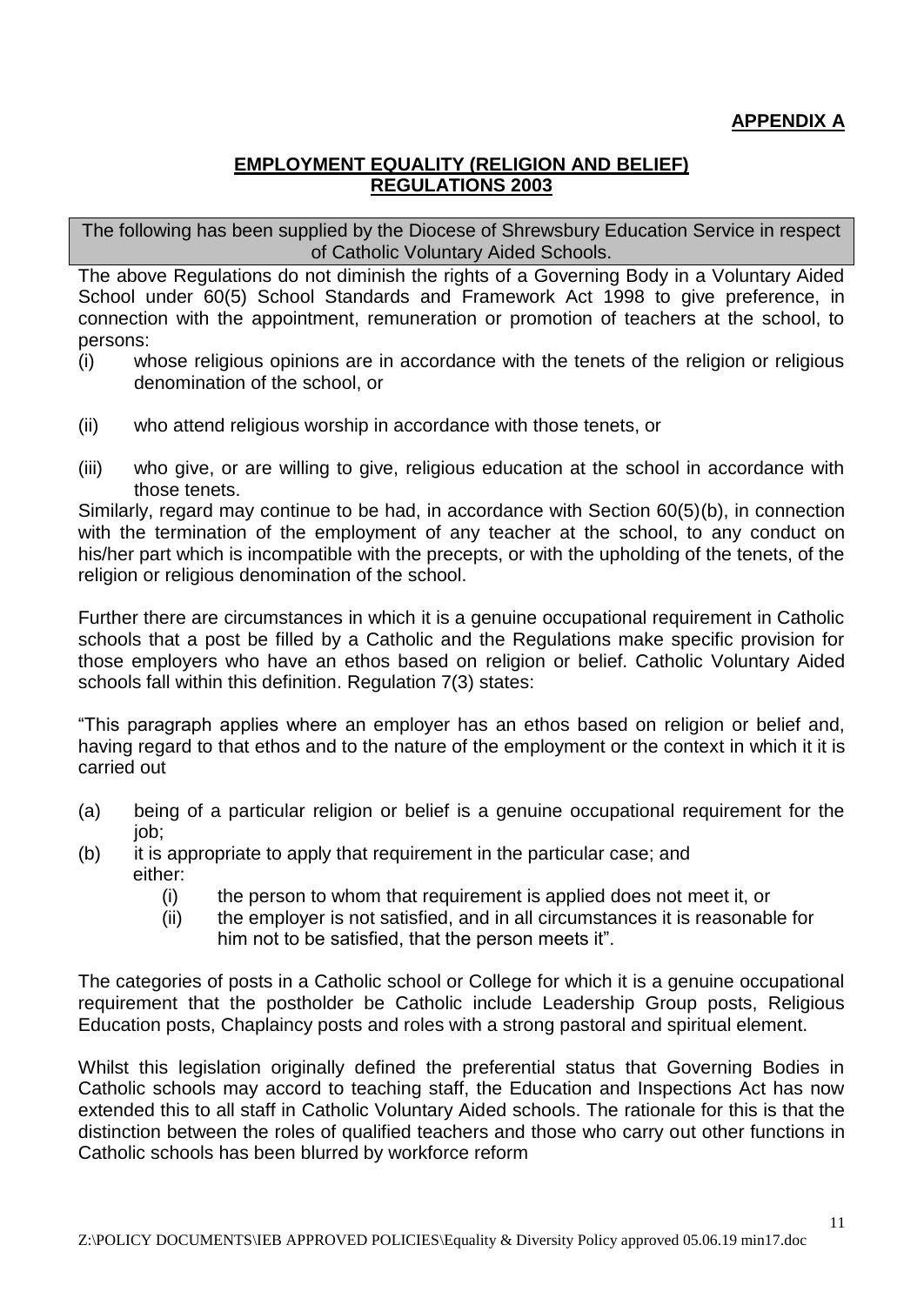



#### **WIRRA** L

**Equality Impact Assessment (EIA) (March 2017)**

**Section 1: Your details**

**EIA lead Officer**:

**Email address**:

**Headteacher:**

**Chair of Governors:**

**Date**:

**Section 2: What school proposal is being assessed?**

**Section 2a: Will this EIA be submitted to a Full Governing Body meeting?** 

**Yes / No (If 'yes' please state which meeting and what date)**

**Where will the proposal be published? NB where public consultation is required**

| <b>Section 3:</b>                                                |                    | <b>Does the proposal have the potential to affect</b> (please tick relevant<br>boxes)  |  |  |  |  |
|------------------------------------------------------------------|--------------------|----------------------------------------------------------------------------------------|--|--|--|--|
|                                                                  | <b>Services</b>    |                                                                                        |  |  |  |  |
|                                                                  | The workforce      |                                                                                        |  |  |  |  |
|                                                                  | <b>Communities</b> |                                                                                        |  |  |  |  |
|                                                                  |                    | <b>Other</b> (please state eg: Partners, Private Sector, Voluntary & Community Sector) |  |  |  |  |
| If you have ticked one or more of above, please go to section 4. |                    |                                                                                        |  |  |  |  |
|                                                                  | <b>None</b>        |                                                                                        |  |  |  |  |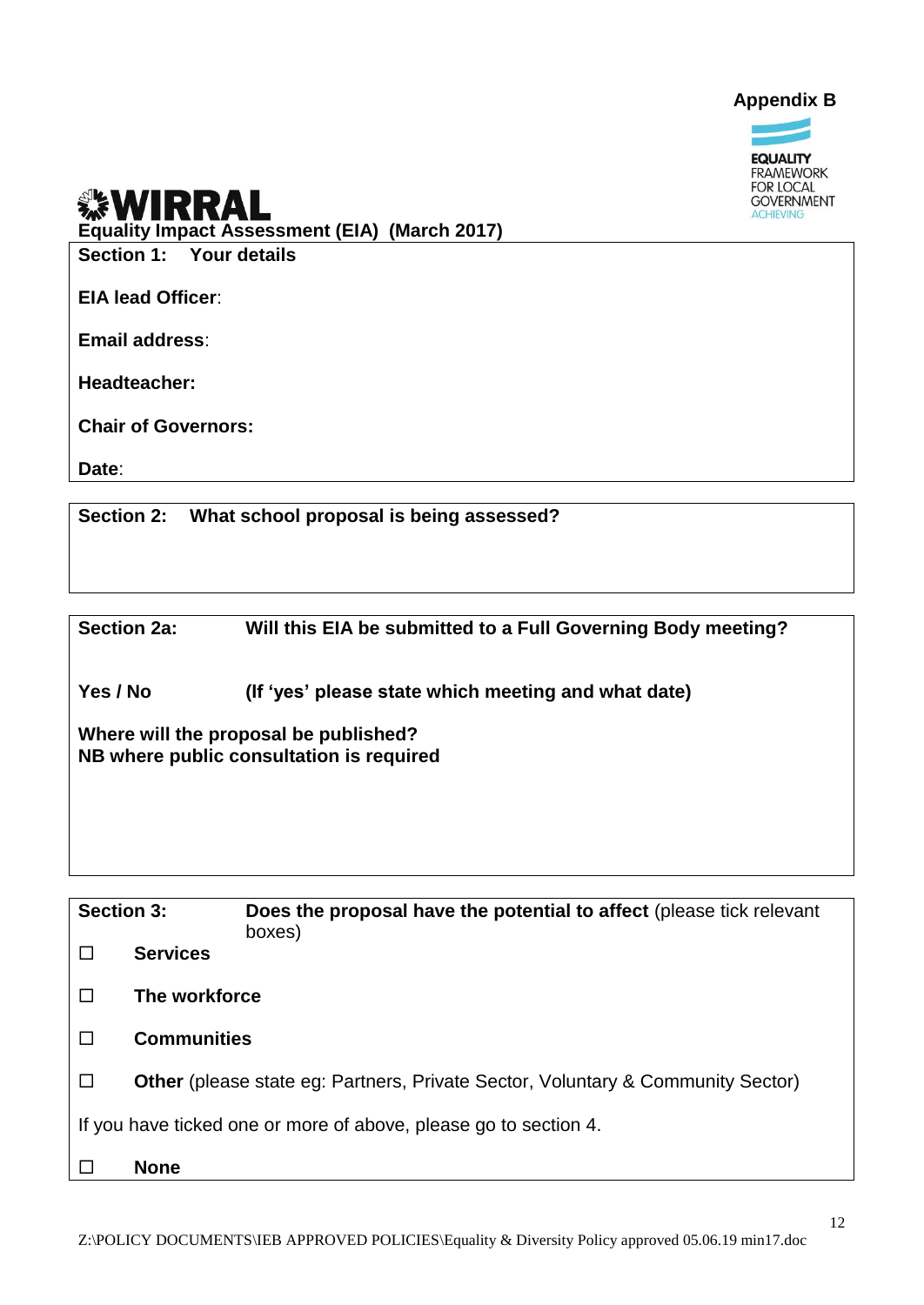**Section 4: Could the proposal have a positive or negative impact on any protected groups (race, gender, disability, gender reassignment, age, pregnancy and maternity, religion and belief, sexual orientation, marriage and civil partnership)?**

**You may also want to consider socio-economic status of individuals.**

**Please list in the table below and include actions required to mitigate any potential negative impact.**

| Which<br>group(s) of<br>people could<br>be affected | Potential positive or negative impact | <b>Action required to</b><br>mitigate any potential<br>negative impact | <b>Lead person</b> | <b>Timescale</b> | <b>Resource</b><br>implications |
|-----------------------------------------------------|---------------------------------------|------------------------------------------------------------------------|--------------------|------------------|---------------------------------|
|                                                     |                                       |                                                                        |                    |                  |                                 |
|                                                     |                                       |                                                                        |                    |                  |                                 |
|                                                     |                                       |                                                                        |                    |                  |                                 |
|                                                     |                                       |                                                                        |                    |                  |                                 |